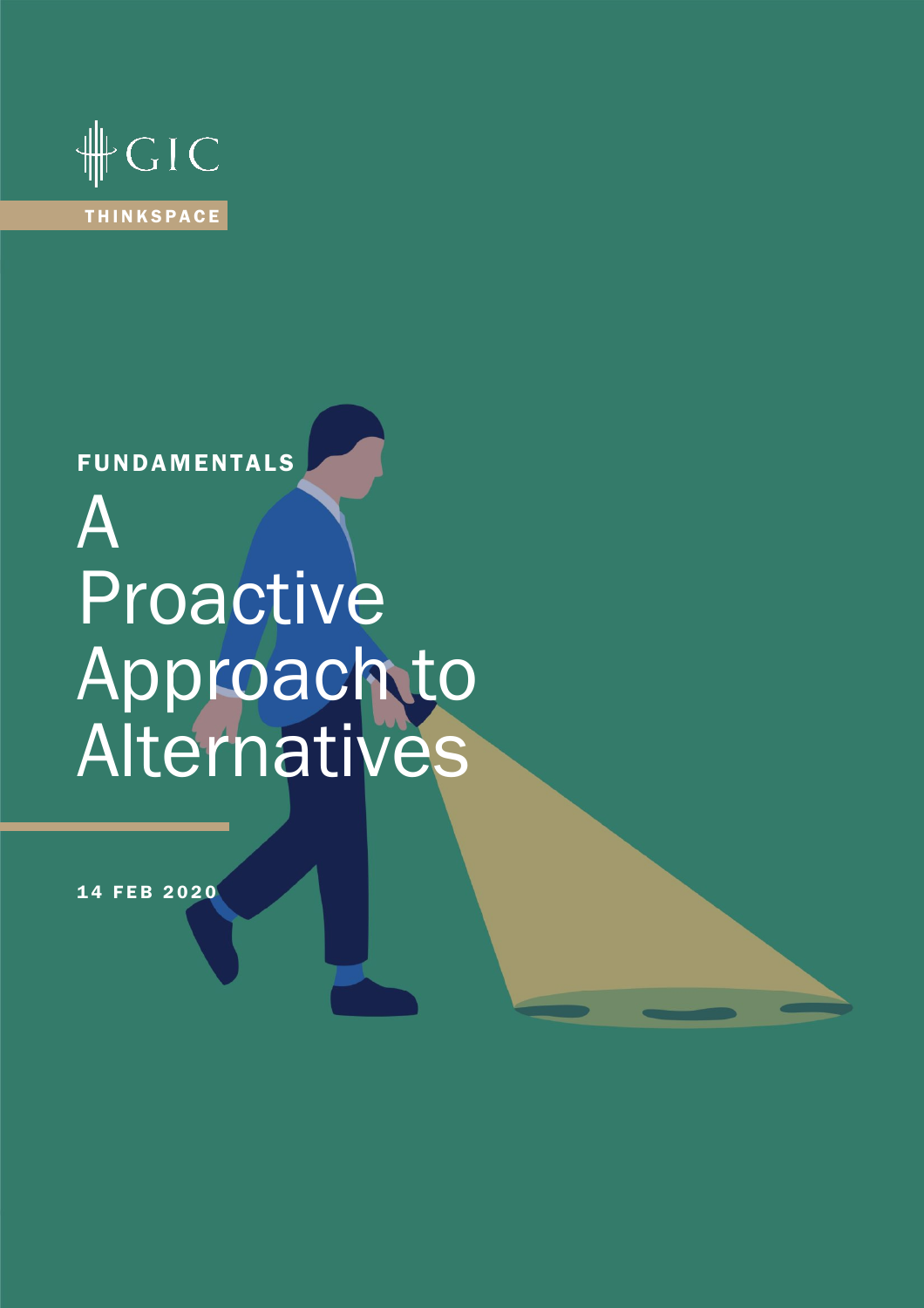## $CIC$

*This article expands on views expressed by Kevin Bong, Director, Economics & Investment Strategy, GIC, at the IMAS Bloomberg Investment Conference 2019.*

Investors have traditionally placed their funds in equities, bonds, and cash as a way to generate an acceptable market return on their portfolios. In a protracted period of low interest rates, coupled with the highly uncertain market environment, what has worked before may no longer be the way forward. The standard disclaimer that past performance is not a guarantee of future results, is becoming more of a reality.

Against this backdrop, alternative investments have gained popularity in recent years. Alternative investments refer to non-traditional asset classes, such as hedge funds, private equity, real estate, and infrastructure. In general, they play three key roles in the portfolio:

- A means of diversification from equity and bond exposures, given somewhat differing return drivers;
- A source of higher returns in part due to an illiquidity premium; and
- A hedge against inflation, in the case of real assets

Alternatives are commonly suited for long-term investors who can stomach the associated illiquidity and concentration, as well as the long horizons needed to realise returns.

#### THE EVOLVING ROLE OF ALTERNATIVES IN GIC'S PORTFOLIO

GIC was amongst the earliest institutional investors to move into the illiquid alternatives space, investing in real estate and private equity from the mid-1980s, with the aim of deploying capital in areas where we could leverage our competitive advantages – particularly, our long investment horizon and broad mandate. Over the years, we have also strengthened our global networks and partnerships, on-the-ground presence, and internal capabilities to not only manage risks, but also add value to such investments.

Through the 1980s and most of the 1990s, our private equity and real estate portfolios largely grew organically. Our evolving approach to asset allocation has transformed the role of alternatives in GIC's portfolio. A better understanding of the role and behaviour of alternatives vis-à-vis other asset classes, in the context of our total portfolio, has enabled us to construct investment solutions that generate stable risk-adjusted returns over the long term.

#### INVESTMENT APPROACH – FROM PASSIVE, TO ACTIVE, TO PROACTIVE

GIC's initial approach to alternatives was largely *Passive*, as we invested largely through funds and funds-on-funds, having recognised the need to first learn from experienced external fund managers in order to build the in-house specialist expertise needed to manage such investments. Over time, this evolved into a more *Active*  approach of investing directly and in a more targeted fashion, while still growing our fund networks and partnerships.

In recent years, the challenging investment environment has called for a more *Proactive* stance. We continue to enhance our deal sourcing and origination capabilities, create new capital market solutions for a wide range of partners, and leverage our long-term, flexible mandate to extract additional returns from illiquidity and skill.